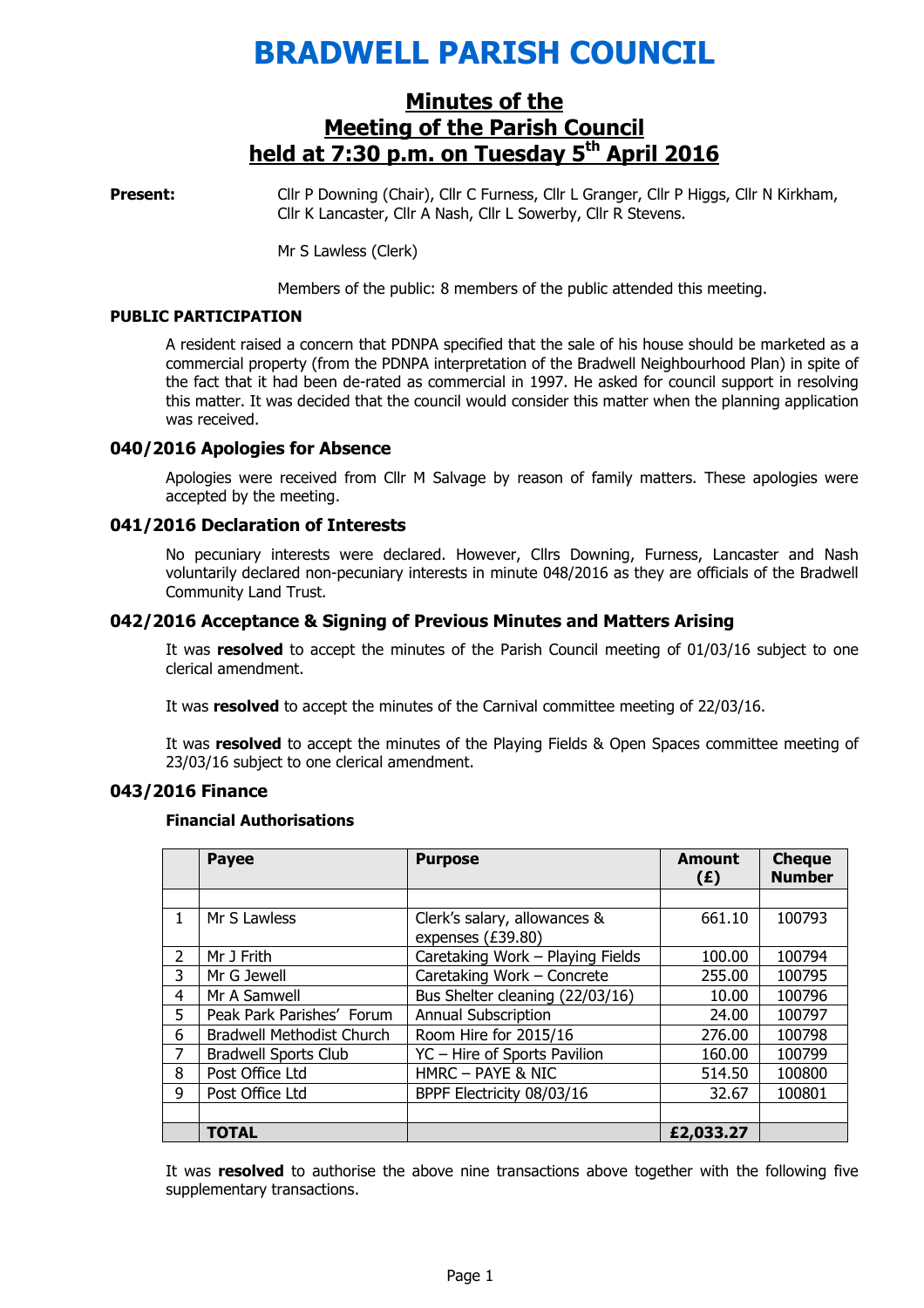|    | Payee                   | <b>Description</b>                 | <b>Amount</b> | <b>Cheque</b> |
|----|-------------------------|------------------------------------|---------------|---------------|
|    |                         |                                    |               |               |
| 10 | Mr A Nash               | Mileage costs incurred in NEC trip | 48.60         | 100802        |
|    |                         | to Leeds                           |               |               |
| 11 | Mr G Storey             | Caretaking Labour & Materials      | 116.74        | 100803        |
| 12 | Post Office Ltd         | DDDC - Emptying BPPF litter bin    | 42.18         | 100804        |
| 13 | Bradwell War Mem. Hall  | Letting Charges - 22/03 & 23/03    | 36.00         | 100805        |
| 14 | Bradwell Packaging Ltd. | Storage Charge $-$ 28/03- 24/04    | 48.00         | 100806        |
|    |                         |                                    |               |               |
|    | <b>TOTAL</b>            |                                    | £ 291.52      |               |

## Other Financial Matters

The Clerk gave his financial report including the latest financial position following payment of the above transactions and receipts received.

It was resolved to vire the following amounts from the General Fund to the specific cost categories (CC) below as follows:-

- £20 to the General Postage/Printing/Stationery CC
- £50 to Bulbs/Flowers CC
- £565 to Prioritised Boundary/Fence Maintenance CC

The timetable for the processing of the year-end accounts and the submission of the Annual Return to the External Auditor was reviewed. The timetable presently appears to be realistic and achievable.

## 044/2016 Parish Council processes

Initial plans for the Annual Parish Meeting, planned for Tuesday 26<sup>th</sup> April, were considered. The Clerk reported on the invitations issued and the responses so far received. The changes to the draft agenda were agreed.

Initial plans for the Annual Meeting of the Parish Council, planned for 3<sup>rd</sup> May, were considered. The Clerk has already had the working papers posted to the Bradwell Website for members to review.

The updated council Risk Assessment was reviewed. It was decided that Cllr Downing should ensure that he has a trained deputy to manage and administer the web-site and that the matter of appropriate safe storage for all the council deeds should be referred to the Finance committee for consideration.

It was resolved that the Chair should sign this document on behalf of the council.

## 045/2016 Village Issues / Initiatives

Cllr Stevens gave her report from the Carnival committee following its recent meeting. She stated that the updates were included in the Carnival minutes, just approved. She added that:-

- The possibility of employing a dog warden should be investigated.
- The Risk Assessment should be agreed with the council's insurer.

Cllr Sowerby gave her progress report from the Youth Club committee. Her report included:-

- The Youth Leader has been unable to attend due to illness and it is hoped that she will return for the last three sessions in April.
- Attendances have increased with up to 18 members on some evenings.
- Three supervisors are needed per session.
- It was expected that there would be c. £300 available for a September re-start.
- PCSO Boswell had been invited to attend but had not been available due to work commitments.

The reply from SYPTE to the council's last letter regarding village bus services was considered. It was decided that, given the pressure applied to the bus companies by Sheffield City council and other bodies, no further action should be taken.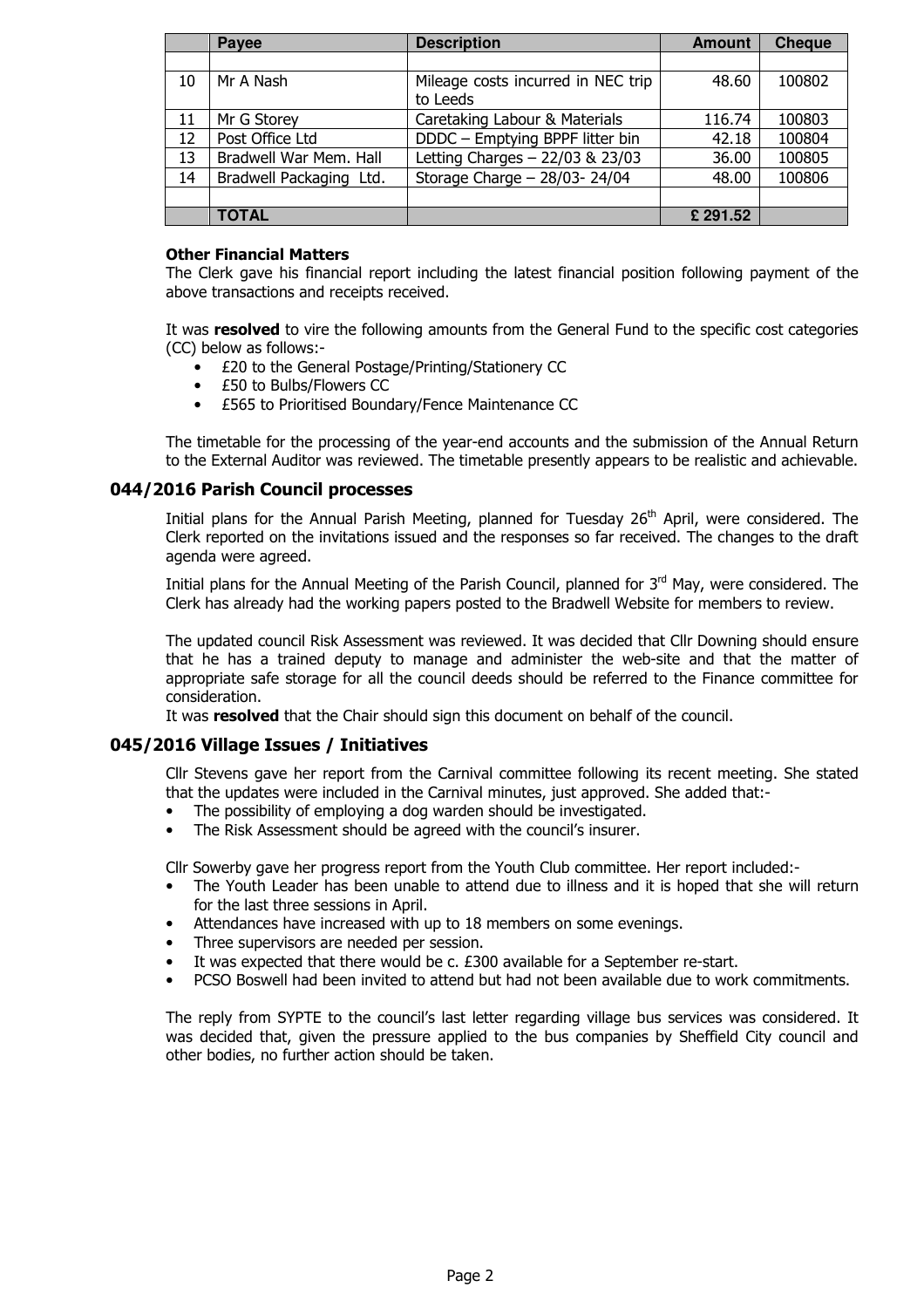## 046/2016 Playing Fields, Open Spaces & Village Caretaking

Cllr Stevens gave her progress report from the Playing Fields & Open Spaces committee following its recent meeting. Her report included the following information:-

- The inspections of the playing fields did not identify any serious work and all work identified is to be scheduled as usual.
- The arrangement with the present stone waller has been terminated and the walling work has awarded to a resident who has skill & experience in walling. This resident has recently renewed the deteriorated concrete in the Rose Garden.
- Three quotations to create a Toddlers' Play Area on the TBPF basketball court have been obtained and were being considered. Councillors queried where the budget would come from for this project. It was agreed to debate this later.

Cllr Granger gave her report on progress in the development of a car park in Soft Water Lane. She reported that a number of quotations have been obtained in response to the Invitation to Tender and that these were in the process of being assessed. The work would cost in the region of £21k plus another £1k for the security posts.

The letter from a resident querying the problems of water flowing down Soft Water Lane was discussed. It was decided to write to the Environment Agency to see if it can do anything to improve the situation.

It was suggested that Cllrs Furness & Sowerby should approach the Hope cement works to explore the idea of allowing parking on its land behind the Gore Lane bus stop.

Progress in dealing with the council quarry in Bradwell Dale was considered. It was noted that no progress can be made until the land owner of the adjacent land has retrieved his deeds from the Land Registry. He has agreed to inform us when they are available.

Progress in acquiring and installing a second defibrillator in the village was considered. It was reported that the second defibrillator is available at the Bakehouse and that Cllr Lancaster should continue efforts to contact Great Hucklow PC to understand how they installed their defibrillator.

Progress in the provision of allotments in the village was considered. Council decided to continue searching for suitable land that might be obtained to provide allotments. Cllrs Downing and Granger agreed to investigate a field on Granby Lane and Cllr Stevens will continue her investigations.

The need to spring clean the council store facilities at TBPF was considered. It was decided to agree a date after the Clerk returned from his holiday.

The Clerk gave an update on recent caretaking activities. He was asked to investigate the recent work carried out on the Lumb.

### 047/2016 DCC Highways and Rights of Way

Progress in the initiative to install a 'Welcome to Bradwell' sign and up to 15 new concrete planters in the verges was considered. The communication from a resident objecting to this approach was also considered at this point. Following a wide ranging debate it was resolved a) to establish a Car Parking committee to drive this initiative forward and b) to write to the resident explaining what was proposed and c) to write to DCC to set-up a site meeting to discuss these proposals.

It was considered that the matter of vehicles being parked on grass verges in the parish was a symptom of the problem described in the item above and could be resolved by the measures agreed above.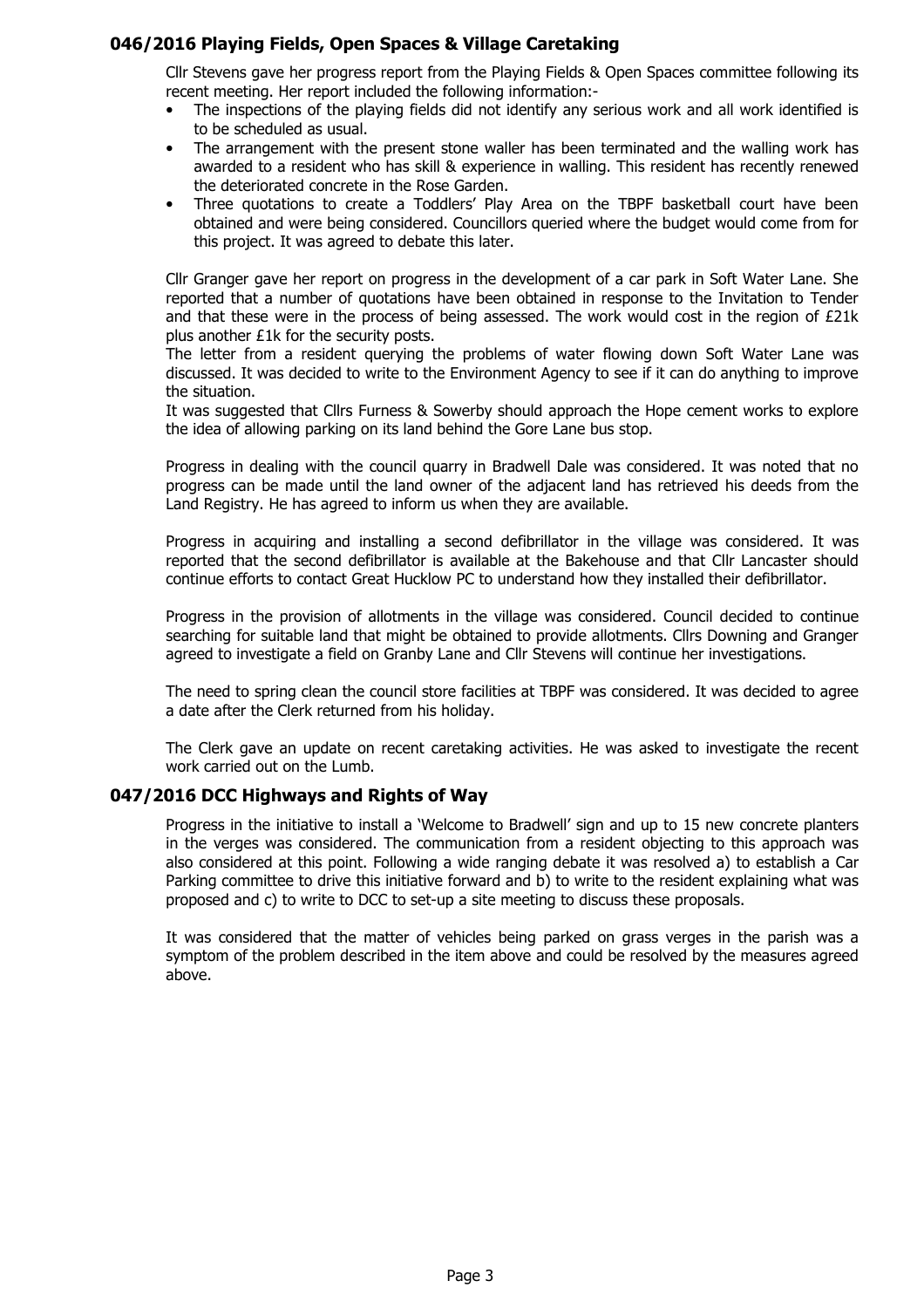## 048/2016 PDNPA & Planning Applications

| Type     | Date of<br>Application<br><b>Notice</b> | Reference        | Property                                                  | Summary                                                                                                                                                                                      |
|----------|-----------------------------------------|------------------|-----------------------------------------------------------|----------------------------------------------------------------------------------------------------------------------------------------------------------------------------------------------|
| Reviewed | 16/02/16                                | NP DDD 0216 0131 | Ferndown,<br>Smalldale,<br><b>Bradwell</b>                | Alterations and extension<br>building.<br>existing<br>to<br>Council supported this                                                                                                           |
| Reviewed | 17/02/16                                | NP DDD 0216 0112 | Lyndale<br>House,<br>Church<br>Street,<br><b>Bradwell</b> | application (9/0).<br>73<br>Section<br>application<br>removal of condition to<br>the<br>allow<br>use<br>as<br>a -<br>dwelling.<br>Council<br>objected<br>this<br>to<br>application $(0/4)$ . |
| Granted  | 23/11/15                                | NP DDD 1115 1079 | Mill,<br>The<br>Soft<br>Water<br>Lane,<br><b>Bradwell</b> | Change of use & creation<br>of two bedroom dwelling.<br>resolved<br>Council<br>to<br>support this application.                                                                               |

The above planning applications were noted.

It was noted that for application 1079, The Mill above, PDNPA had imposed a condition that fibre broadband was required to be installed. Cllr Nash agreed to query this condition with the PDNPA Director of Planning.

The amended planning application (NP DDD 0815 0779) for the Newburgh site involving the demolition of existing industrial buildings, the development of 55 dwellings (C3), and the erection of a 929 m2 industrial unit was considered. It was resolved to suspend Standing Orders to allow the residents present at the meeting to contribute to this debate. The feedback of the 'drop-in' session for residents on  $1<sup>st</sup>$  April was also used to inform this debate and the notes of this meeting were read by Cllr Downing to all present. A wide-ranging discussion followed which included the following topics:-

- Parking on Bradwell Head Road
- Could drives be provided for the Newburgh houses on Bradwell Head Road
- DCC Highways seemed happy with the proposals
- There were many contradictions in the application documentation
- The future of Newburgh Hall & the Gatehouse in the Conservation Area
- Much detail seemed to be absent from the application documentation
- The appearance / construction materials of the houses seemed to be confused
- The Design & Access statement should be updated
- The noise ratings of the commercial buildings should be obtained
- The materials of boundary walls should be defined

At the end of the discussion, it was resolved that the council supported this application in principle subject to the satisfactory clarification of a number of points. The council's response letter is to be started by Cllr Downing & the Clerk and the draft circulated electronically for agreement before being sent to PDNPA. Council would expect to see clarification of the points raised in the PDNPA officer's report.

The meeting then considered who should speak at the PDNPA Planning meeting. It was important that all aspects are addressed by speakers.

The potential planning issues observed around the parish were discussed. It was decided that these should be progressed with the PDNPA Manager of Enforcement.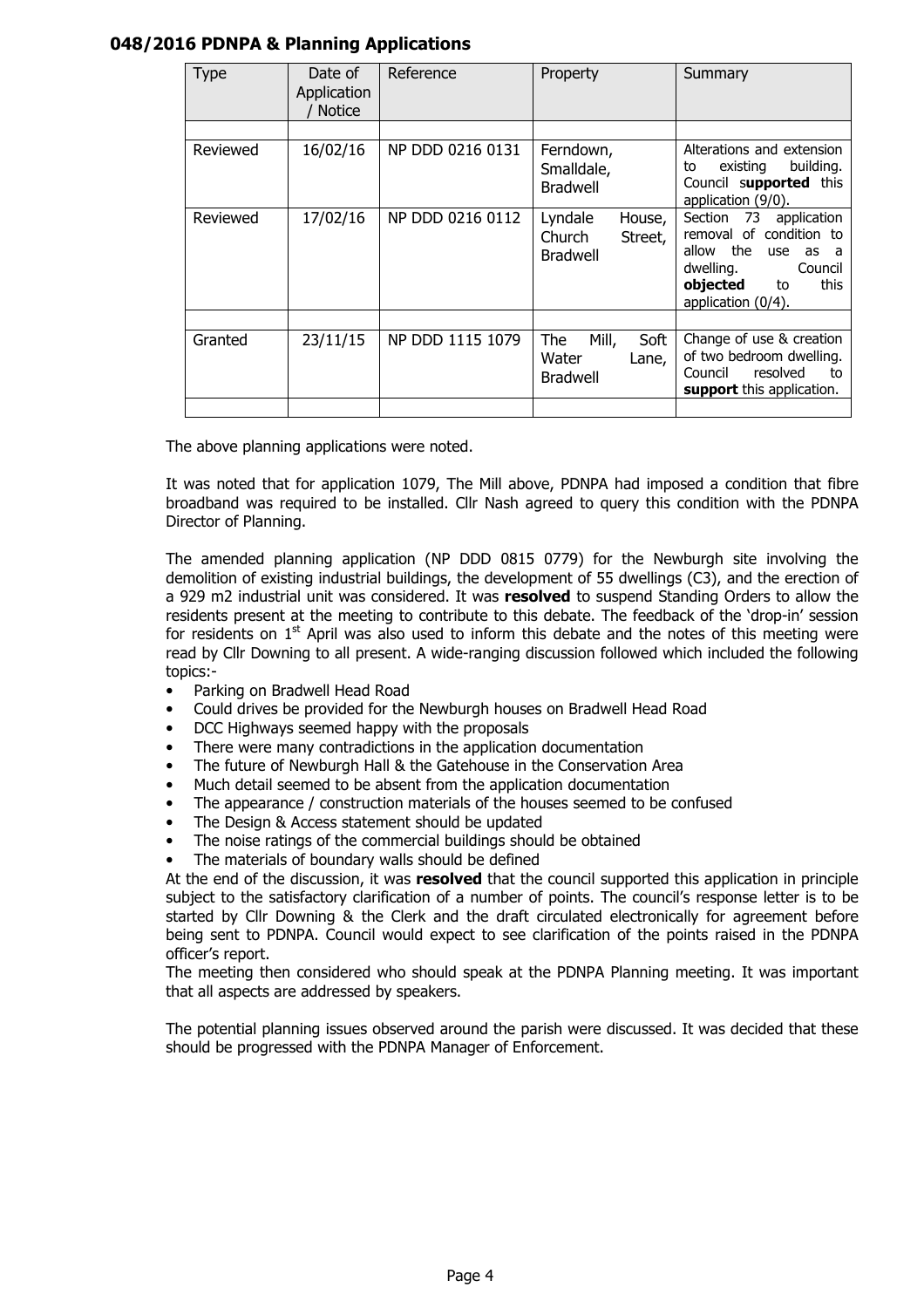## 049/2016 Other Partner Authorities / Agencies

The request from DDDC (& also from DDCVS) to publicise the DCC consultation on proposals to withdraw all funding for Subsidised Transport was considered. It was decided that members should respond individually to this request. It was noted that the most effective way of influencing this matter was to increase the use of the buses.

The invitation from the Voluntary and Community Services Peaks and Dales for volunteers to help in various projects was considered. Individual members should apply as they felt appropriate.

The government consultation request setting out the options on moving Land Registry operations into the private sector was considered. It was decided that members should respond individually to this request.

## 050/2016 Reports from Council Representatives on Outside Bodies / Attendance at External Meetings / Relationship with Local Authorities & Other Bodies

| <b>Date</b> | <b>Event</b>                                                                                                                                                                                                                       | Council<br><b>Representative(s)</b>         |
|-------------|------------------------------------------------------------------------------------------------------------------------------------------------------------------------------------------------------------------------------------|---------------------------------------------|
|             |                                                                                                                                                                                                                                    |                                             |
| 03/03/16    | PDNPA Planning Training<br>Aldern House, Bakewell from 17:45                                                                                                                                                                       | <b>Cllrs</b><br>Downing,<br>Higgs & Sowerby |
| 08/03/16    | HCM - Liaison Meeting<br>Cllrs gave their report on this meeting covering the wide<br>range of topics covered.                                                                                                                     | Cllrs Lancaster &<br>Sowerby                |
| 09/03/16    | PDNPA Helping Communities benefit from Eroica Britannia,<br>Hassop Station café from 14:00 to 15:00                                                                                                                                |                                             |
| 09/03/16    | Derbyshire Dales Local Area Committee<br>Johns Institute, off Church Avenue, Tideswell from 18:00                                                                                                                                  |                                             |
| 21/03/16    | <b>Community Stakeholder Meeting</b><br>Edale Village Hall, Edale from 10:00 to 12:00<br>This was considered to have been a very interesting<br>meeting which covered many topics of mutual interest to<br>Peak District parishes. |                                             |
| 23/03/16    | PDNPA - Neighbourhood Planning seminar<br>Agricultural Business Centre, Bakewell from 19:00<br>Cllr Nash gave an excellent presentation at this meeting.                                                                           |                                             |
|             |                                                                                                                                                                                                                                    |                                             |

### Recent Meetings:

### Future Meetings:

| <b>Date</b> | Event                                                  | <b>Council</b><br><b>Representative(s)</b> |
|-------------|--------------------------------------------------------|--------------------------------------------|
|             |                                                        |                                            |
| 30/03/16    | <b>HMRC National Living Wage</b>                       |                                            |
|             | Webinar at 13:00 & 15:00                               |                                            |
| 09/04/16    | OSS - 'Restoring the Record' Training for DMMO appl'ns |                                            |
|             | 6 Mount St., Manchester from 09:30                     |                                            |
| 11/04/16    | DALC Spring Seminar (£40 pp)                           |                                            |
|             | Walton, Chesterfield from 10:00 to 15:30               |                                            |
| 12/04/16    | SLCC - 1 day course on Management of Common Land       |                                            |
|             | Knutsford, Cheshire @ £145 pp                          |                                            |
| 20/04/16    | DALC Neighbourhood Planning seminar                    |                                            |
|             | Aldern House, Bakewell from 10:00 to 13:00             |                                            |
|             |                                                        |                                            |